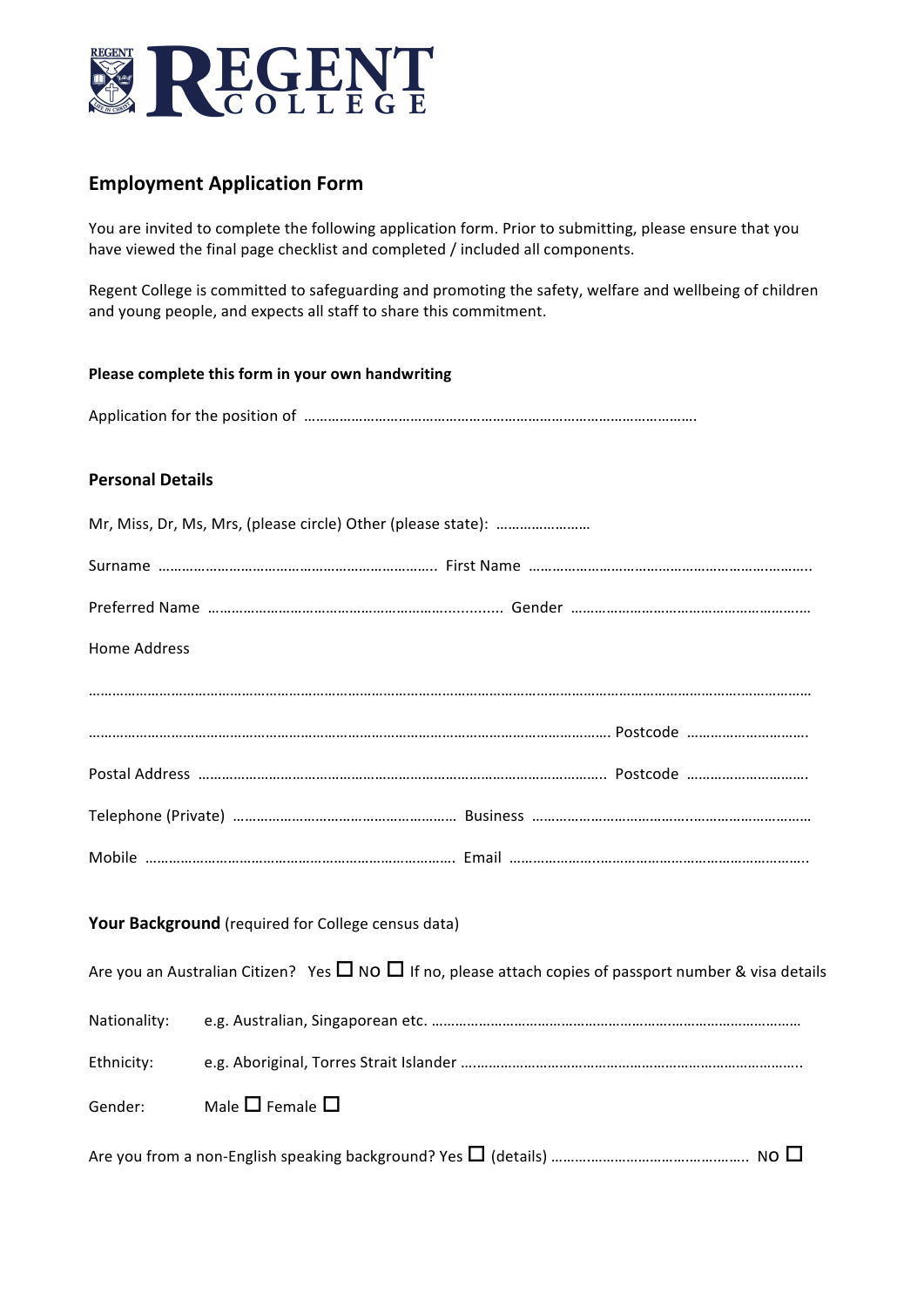## **Faith Details**

| Referee to your Christian Standing (if different from Pastor, Elder, Priest etc.) |  |
|-----------------------------------------------------------------------------------|--|
|                                                                                   |  |
|                                                                                   |  |

# **Employment Details** (current)

# **Employment Details** (history)

| Dates employed | <b>FTE</b> | Position held | Name of employer | Reason for leaving |
|----------------|------------|---------------|------------------|--------------------|
|                |            |               |                  |                    |
|                |            |               |                  |                    |
|                |            |               |                  |                    |
|                |            |               |                  |                    |
|                |            |               |                  |                    |
|                |            |               |                  |                    |
|                |            |               |                  |                    |
|                |            |               |                  |                    |

## **Academic Details**

| <b>Completed Tertiary Courses</b> | Institute | Date completed |
|-----------------------------------|-----------|----------------|
|                                   |           |                |
|                                   |           |                |
|                                   |           |                |

| <b>Current Courses</b> | Institute | Due date of completion |
|------------------------|-----------|------------------------|
|                        |           |                        |
|                        |           |                        |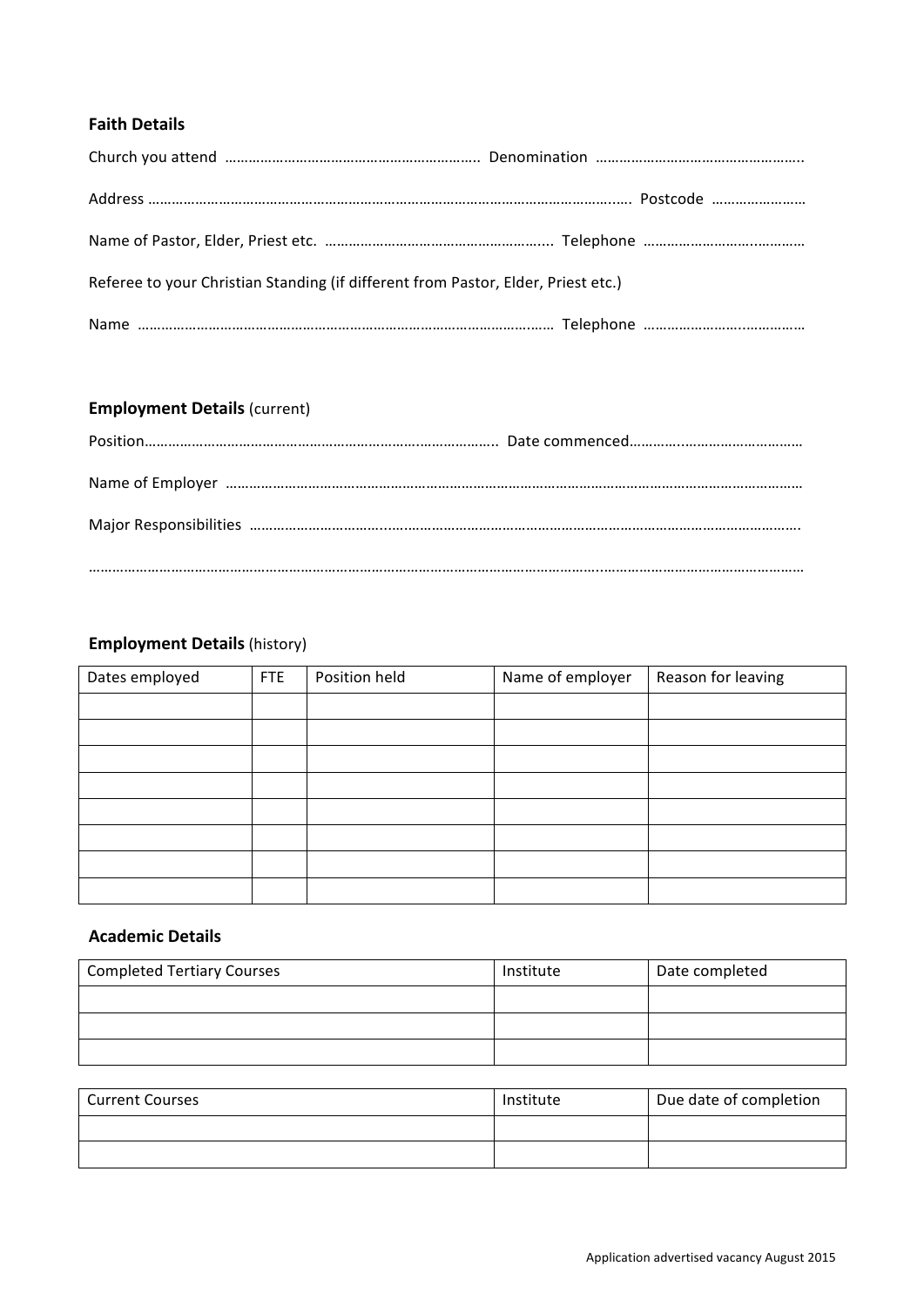#### **Referee Information**

We would like to contact two referees; one must be your current employer. We will defer speaking to your current employer until you are identified as the preferred candidate.

1. Current employer

| 2. Other professional employer |  |
|--------------------------------|--|
|                                |  |
|                                |  |

#### **Medical Details**

It is important to us that you honestly inform us of any impediment to you working in the advertised role. Do you have any pre-existing medical condition(s) which may impact your capacity for this position?

| $\Box$ No                                                                                   |
|---------------------------------------------------------------------------------------------|
| <b>OR</b>                                                                                   |
| $\Box$ Yes (if so, please outline below)                                                    |
|                                                                                             |
|                                                                                             |
| Workers compensation                                                                        |
| Do you have past or current workers compensation claims? [In Education or any other sector] |
| $\Box$ I have not had a Worker's Compensation Claim                                         |
|                                                                                             |

OR

□ I have had a Worker's Compensation Claim

| Date of injury | Injury incurred | Name of insurance company |
|----------------|-----------------|---------------------------|
|                |                 |                           |
|                |                 |                           |
|                |                 |                           |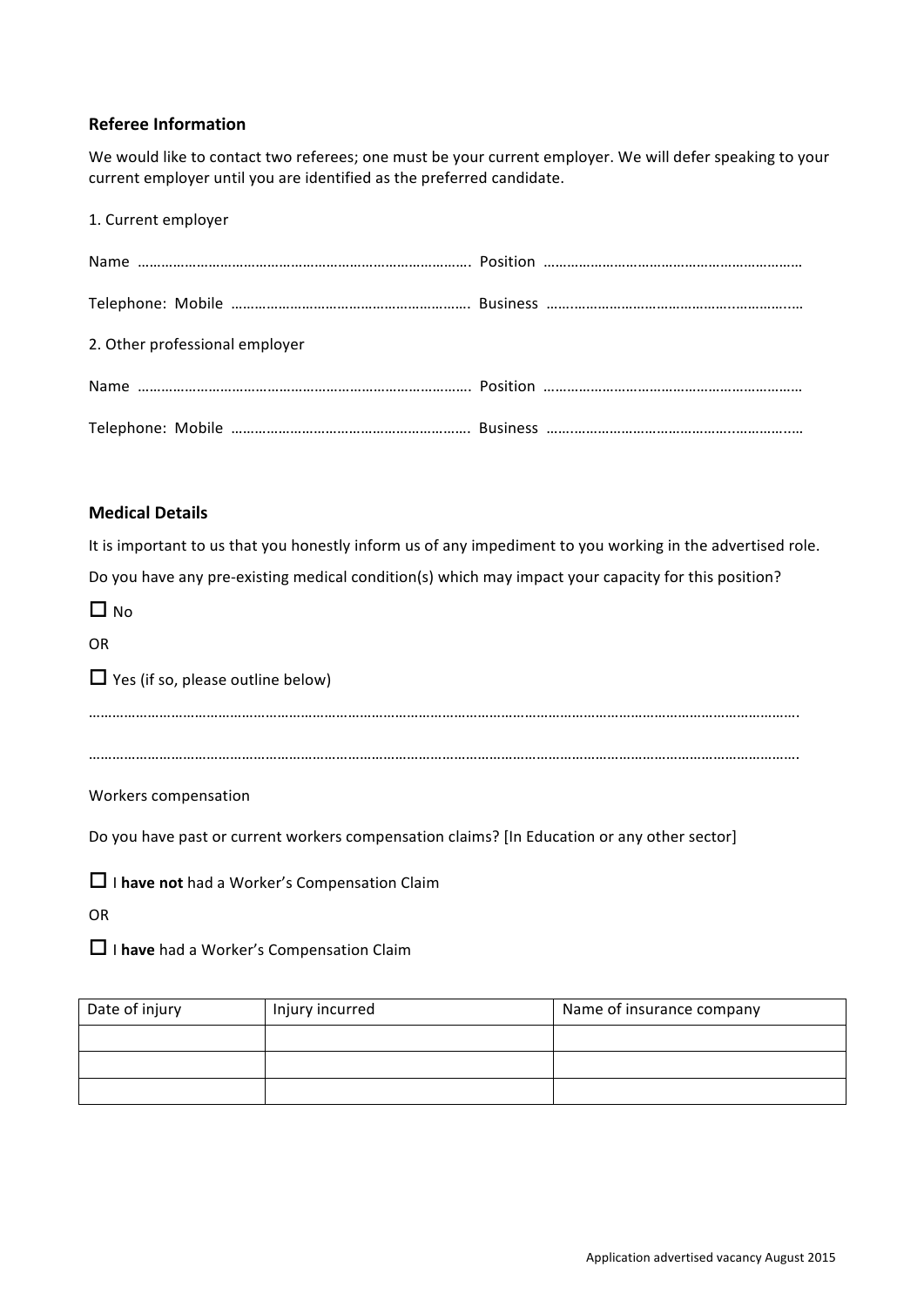#### **Additional Information**

| Do you have a current drivers licence? Yes $\Box$ NO $\Box$ Class of licence $\Box$ multimes $\Box$ and $\Box$ |
|----------------------------------------------------------------------------------------------------------------|
|                                                                                                                |
|                                                                                                                |

#### **Declaration**

- 1. I (print name)……………………………………………………………………………………………declare that:
	- The information I have provided is true, complete and correct to the best of my knowledge
	- I have provided full details of any investigation or disciplinary action taken against me relating to my character or previous employment *(please attach details)*
	- Outstanding charges:
		- $\Box$  **i** do not have a criminal conviction(s) OR □ **do have** a criminal conviction(s) (*Please attach details*) OR
		- □ **do have** outstanding criminal charges pending against me before a court *(Please attach*) *details)*
	- I have provided full details of all criminal convictions, charges or inquiries against me except for those convictions that Australian Statute exempts me from disclosing.
	- I have provided full details of any Worker's Compensation claims, disability or medical condition.
	- I have provided evidence that I am a citizen of Australian or New Zealand, or that I have a visa, which entitles me to work in Australia.
- 2. If I am a preferred applicant I agree that Regent College may contact my current employer for a reference

Signature: ………………………………………………………….. Date: ………………………………………